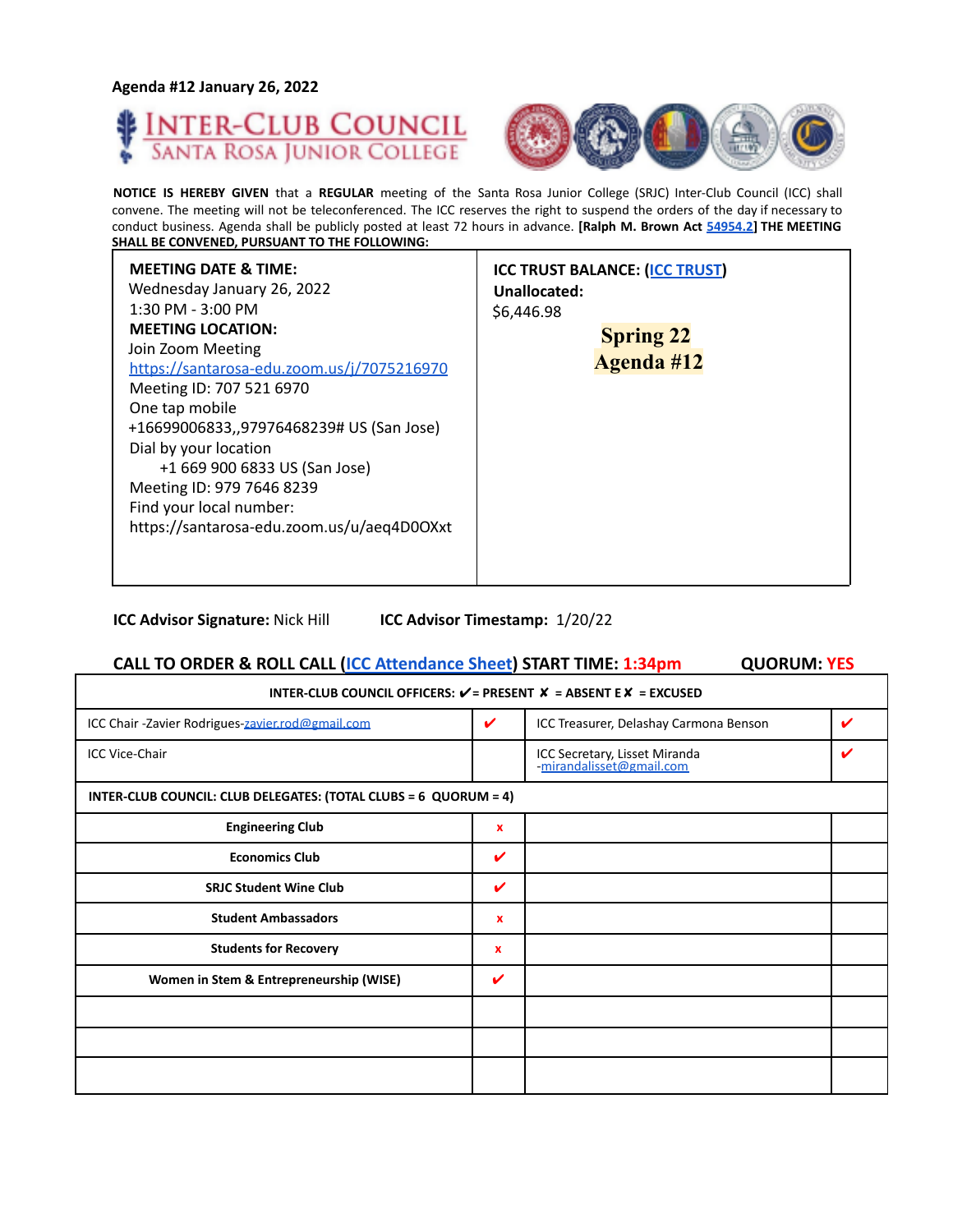| AD HOC CLUBS: NO DELEGATES: (TOTAL AD HOC CLUBS = DOES NOT AFFECT QUORUM) |  |  |
|---------------------------------------------------------------------------|--|--|
| <b>Student Nurses Association</b>                                         |  |  |
|                                                                           |  |  |
|                                                                           |  |  |
|                                                                           |  |  |

- **1. APPROVAL OF:** *The Inter-Club Council (ICC) shall review the current Agenda and the documented record of the previous meeting (known as 'Minutes') - making corrections as needed. Any changes to the Agenda will be noted in this section.*
	- **1.1.** CURRENT MEETING AGENDA:

**MOTION: WINE SECOND: WISE OUTCOME: Approved LEAD: Zavier Rodrigues**

**1.2.** PAST MEETING MINUTES: **[Meeting](https://docs.google.com/document/d/1_Y5jZ2g3DnHZBmv65yq_qef5suEYe7kvTe8ILFndLnw/edit?usp=sharing) #11 Minutes MOTION: WINE SECOND: WISE OUTCOME: Approved LEAD: Zavier Rodrigues**

**2. PUBLIC COMMENTS (3 minutes per speaker, 15 minutes per topic)** Link to a timer *Members of the* Public may address the ICC. Those who wish to speak are asked to, but are not required to, provide the ICC *Secretary with their name and contact information to be noted in the minutes. Clarifying questions and comments may be entertained. The ICC may restrict Public Comment to only speakers who wish to comment on items on the Agenda.*

*[Ralph M. Brown Act (California Government Code §54950-54963, specifically §54954.3]*

Matti-Wellbeing Wednesday hosted every 1st and 3rd Wednesday. They are having today before the month ends. *Meeting ID: 941 1419 2285*

*-Queer Corner happens every wednesday 11am-12pm - Meeting ID: 941 1419 2285*

Delashay- The SGA has some positions available if you are interested. There are also committee positions that pay *\$15/hr that need students' input*

# **3. CLUB ACTIVATION & ICC MEMBERSHIP (APPOINTMENTS / REMOVALS / CORRECTIONS)**

The ICC is tasked with the responsibility to determine which district organizations are and are not clubs. At this time, the ICC may choose to 1. Recognize and Activate new clubs to the College, adding to the ICC *Membership 2. Inactivate Clubs from the College, removing from the ICC Membership 3. Appoint or* Remove ICC Executive Officers 4. Make Corrections to Club Names 5. Merge Clubs, or 6. Change the Type of *Club.*

**3.1.** APPROVAL OF THE ABOVE CLUB ACTIVATION & ICC MEMBERSHIP CHANGES: **MOTION: WISE SECOND: WINE OUTCOME: Approved LEAD: Zavier Rodrigues**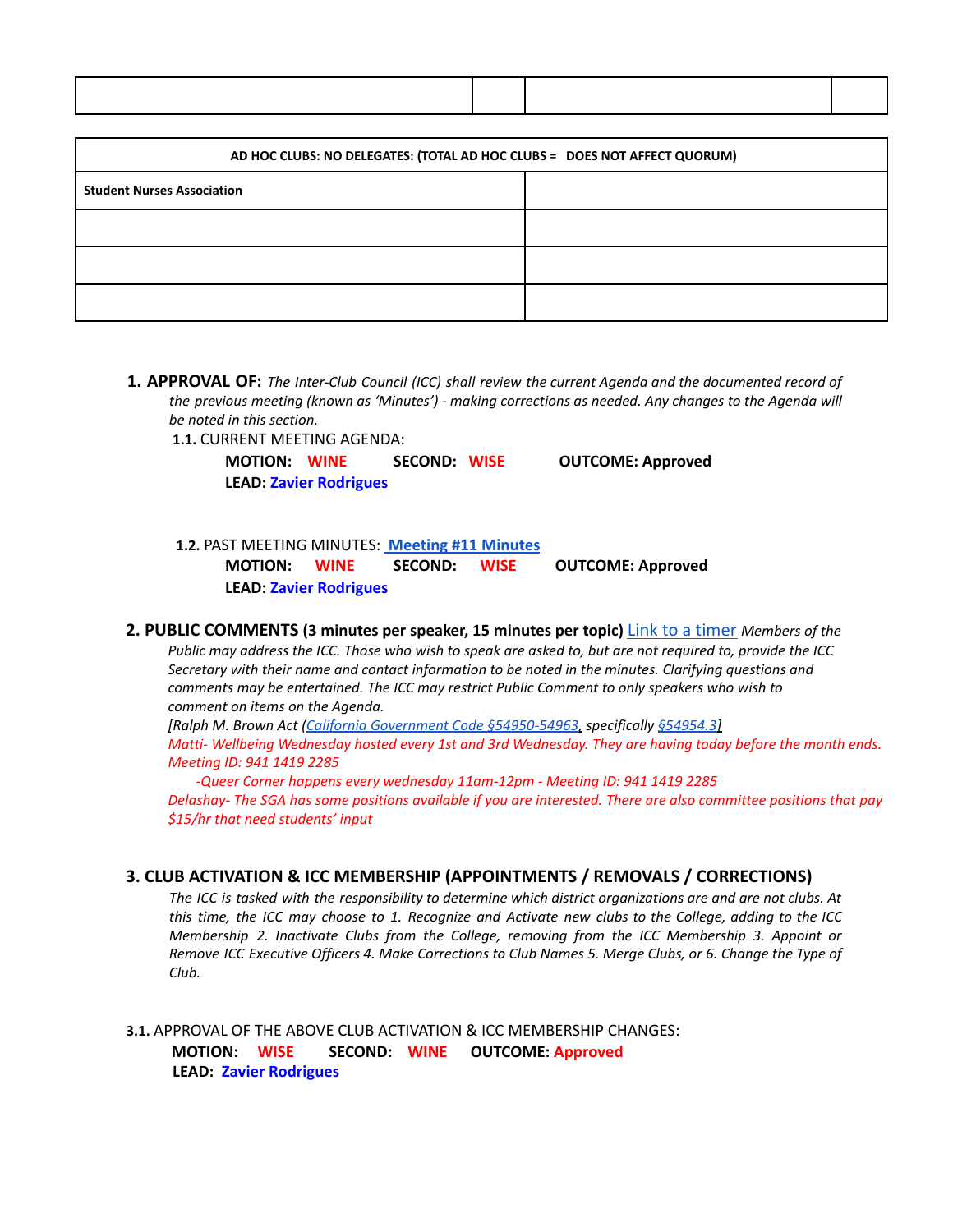| <b>Name of Club seeking Activation</b>         | <b>Name of Club Delegate (ICC Member)</b> |  |
|------------------------------------------------|-------------------------------------------|--|
| <b>SRJC Bear Cub Water Polo</b>                | <b>Jada Andrews</b>                       |  |
| <b>Philosophy Club</b>                         | <b>Janessa Horner</b>                     |  |
| <b>SRJC Nutrition CLub</b>                     | <b>Danica Spero</b>                       |  |
| <b>Black Student Union</b>                     | <b>Delashay Carmona-Benson</b>            |  |
| <b>MECHA De SRJC</b>                           | <b>Odalis Rebollo</b>                     |  |
|                                                |                                           |  |
|                                                |                                           |  |
| <b>Change Club Type</b>                        |                                           |  |
|                                                |                                           |  |
| <b>Club Removals</b>                           |                                           |  |
|                                                |                                           |  |
| Name of Current Club seeking Renaming of Club: | The Club's New Name                       |  |
|                                                |                                           |  |

# **4. New Business**

# **5. REPORTS and Announcements**

*A section for reporting out petenent informational discussion, usually used to help club members have more details before voting on new business items in the next meeting's agenda. Also used for PRESENTATIONS, EVENT EVALUATIONS, and QUESTIONS.*

# **5.1. CLUB REPORTS**

- **● WINE- February 18th they will be hosting a wine tasting event at Sh. Farm -learn about the principles of wine tasting. Link for SRJC Wine [Tasting](https://docs.google.com/forms/d/e/1FAIpQLSeAH-A_3gAJ67mK-vJR4QQ7brfgCS-gRmPs7zVt32wGMj2_eg/viewform?usp=sf_link)**
- MEChA MEChA de SRJC is hosting the Student Town Hall on February 7th from 6-7:30p via Zoom
- BSU will be having a What is Black? Event with a black panel to talk about what is black history, **black health (and more) on February 28th at 3pm**